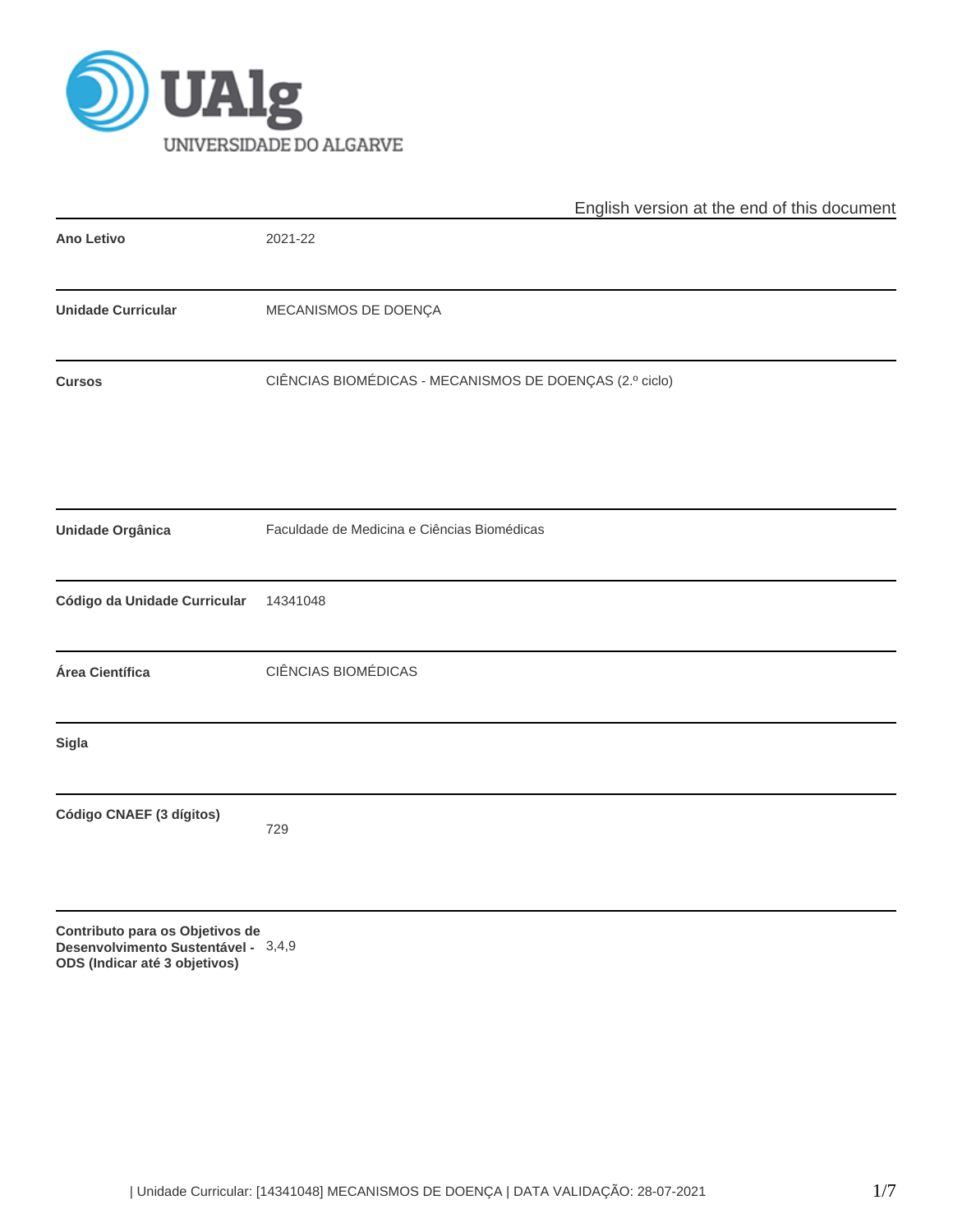

# **Línguas de Aprendizagem**

Lingua de leccionação:Português Estudantes entrangeiros aceites se seguirem as aulas em portugues Bibliografia disponibilizada maioritariamente em inglês

# **Modalidade de ensino**

Diurno, modular, leccionação presencial e através de plataformas online, baseada em aprendizagem personalizada e interactiva através de discussão de temas relevantes para a UC e artigos cientificos.

**Docente Responsável** Maria Leonor Quintais Cancela da Fonseca

| <b>AULA</b><br>L DOCENTI<br>חפו־<br>DE. | JRMA. | <b>TOTAL HORAS DE CONTACTO (*)</b> |
|-----------------------------------------|-------|------------------------------------|
|-----------------------------------------|-------|------------------------------------|

\* Para turmas lecionadas conjuntamente, apenas é contabilizada a carga horária de uma delas.

| ANO | <b>PERIODO DE FUNCIONAMENTO*</b> | <b>HORAS DE CONTACTO</b> | <b>HORAS TOTAIS DE TRABALHO</b> | <b>ECTS</b> |
|-----|----------------------------------|--------------------------|---------------------------------|-------------|
|     | c,                               | 40TP: 10S                | 168                             |             |

\* A-Anual;S-Semestral;Q-Quadrimestral;T-Trimestral

#### **Precedências**

Sem precedências

# **Conhecimentos Prévios recomendados**

Genética Molecular, Bioquimica, Biologia Celular, Genética Humana, Histologia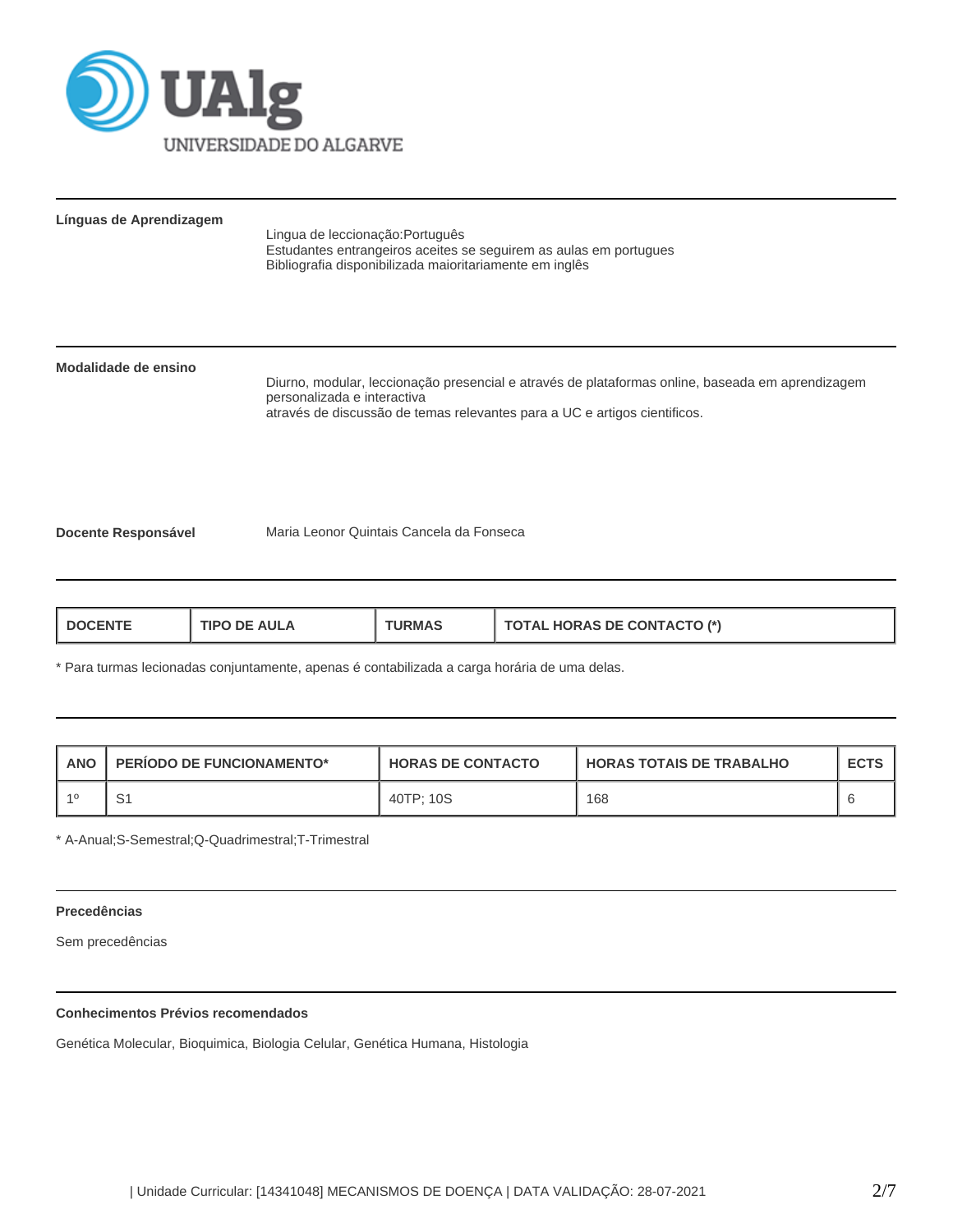

#### **Objetivos de aprendizagem (conhecimentos, aptidões e competências)**

As doenças crónicas são muitas vezes refractárias à terapêutica e resultam em danos nos tecidos que têm um impacto negativo na qualidade de vida do paciente. Os avanços na medicina regenerativa têm permitido antever ou desenvolver novas estratégias a aplicar ao tratamento de muitas doenças para as quais este não estava disponível anteriormente ou tinha reduzido sucesso. Neste contexto e com o objectivo de identificar novos alvos terapêuticos adequados a cada tratamento, é essencial compreender os mecanismos moleculares envolvidos no desenvolvimento das patologias.

Esta unidade curricular irá fornecer conhecimento actualizado sobre os mecanismos básicos de um conjunto de doenças com etiologias variadas e afectando diferentes tecidos e orgãos, proporcionando aos alunos uma visão global dos mecanismos moleculares envolvidos e das abordagens usadas para estudá-los, incluindo possíveis terapias regenerativas

### **Conteúdos programáticos**

1- As doenças crónicas como alvos da medicina regenerativa

2 - Mecanismos moleculares e celulares associados ao desenvolvimento da doença; alvos terapêuticos; estratégias de tratamento;

novas abordagens e factores limitantes.

3 - Apresentação e discussão de casos-estudo

4 - Modelos in vitro e in vivo utilizados, sua contribuição para desvendar/compreender os mecanismos envolvidos no desenvolvimento e progressão da doença.

5 - Seminários sobre temas relacionados com a disciplina

A disciplina será leccionada em 5 módulos integrados focando alterações geneticas, morfologicas, moleculares e funcionais das patologias seleccionadas incluindo a nivel de:

I- tecido ósseo/cartilagíneo (Leonor Cancela e Paulo Gavaia)

II- sistema respiratório (Ana Grenha)

III- sistema cardiovascular (José Bragança)

IV- transporte membranar /lipidos (Jorge Martins)

V- sistema nervoso central (Clévio Nóbrega)

# **Metodologias de ensino (avaliação incluída)**

**Aulas TP (obrigatórias)** : Aprendizagem de conceitos, baseado em livros recomendados e em artigos científicos. Incluem uma participação directa dos alunos que devem ter um papel activo na sua aprendizagem, nomeadamente através da apresentação, analise e discussão de artigos científicos e de casos clínicos exemplificativos. O aluno deve participar em pelo menos 75% das aulas para ser admitido a exame.

**Seminários : (obrigatórios)** Participação obrigatoria dos alunos num workshop final da UC onde apresentarão trabalhos sobre temas escolhidos associados a apresentações por investigadores convidados focando temas específicos relacionados com a disciplina. Contribuem para um melhor conhecimento do estado da arte nos temas focados nas diferentes apresentações. O aluno deve participar em pelo menos 75% das aulas para ser admitido a exame.

**Avaliação** : Exame Teórico (80%) + apresentações orais e discussões de artigos, incluindo avaliação continua com base na participação dos estudantes nas aulas (20%)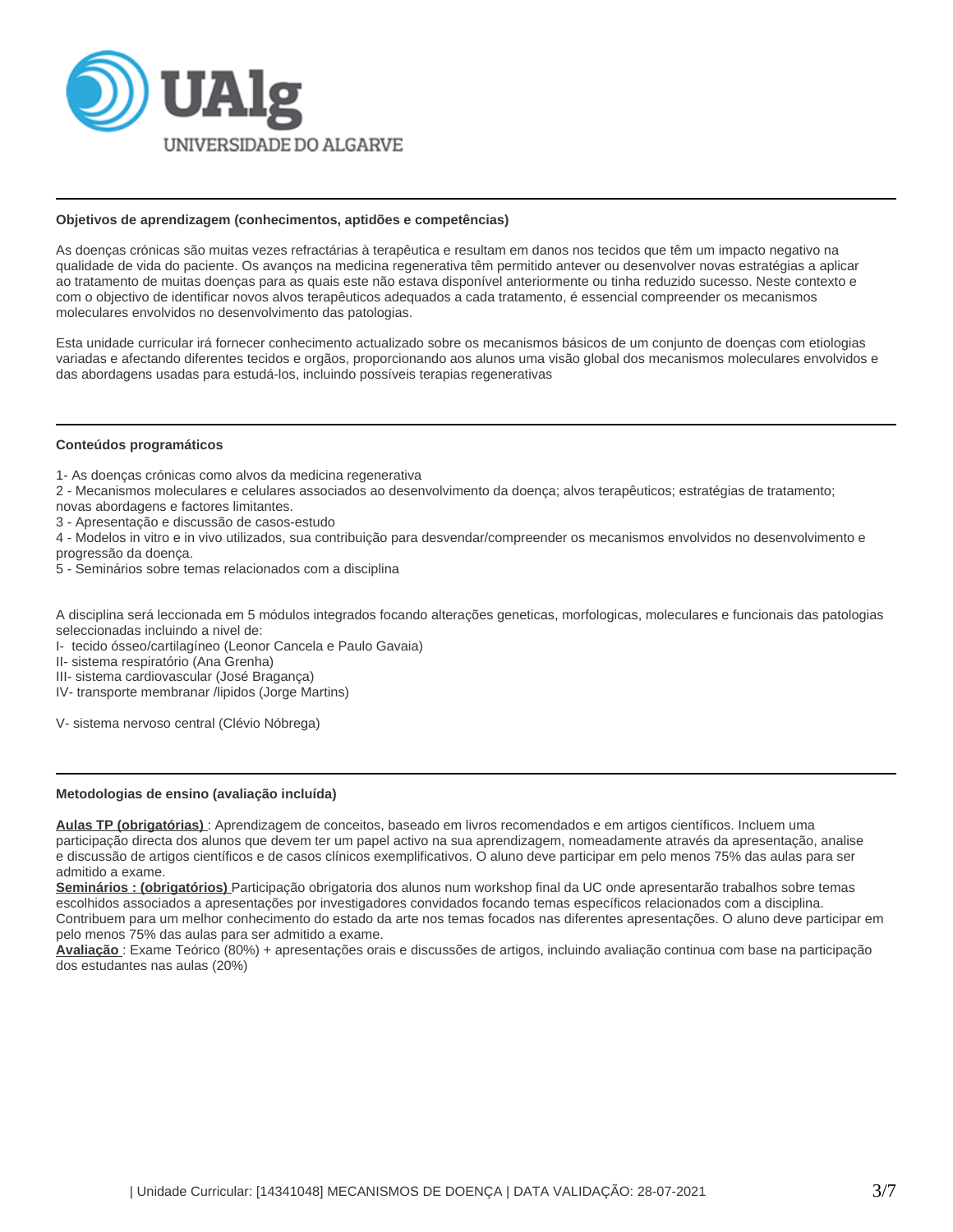

## **Bibliografia principal**

- Genetics: analysis of genes and genomes 2019. Daniel L Hartl ; Bruce Cochrane , Eds: Burlington, MA
- An Integrated Encyclopedia of DNA Elements in the Human Genome. The ENCODE Project Consortium. (2012) Nature. 489(7414)
- Genes and Disease (http://www.ncbi.nlm.nih.gov/books/NBK22183/?depth=10). NCBI (US)
- Muscle : fundamental biology and mechanisms of disease 2012 Joseph A Hill; Eric N Olson Elsevier/Academic Press
- Heart regeneration: stem cells and beyond 2012 Felix B Engel. World Scientific Pub. Co.

- Wnt signaling in development and disease: molecular mechanisms and biological functions. 2014 Stefan Hoppler; Randall T Moon. Wiley Blackwell

- Stillwell, An Introduction to Biological Membranes, 2 nd Ed., 2016, Elsevier
- Primer on the Metabolic Bone Diseases and Disorders of Mineral Metabolism , 8th edition Wiley-BlackWell (2013)
- D. Purves et al. (2012) Neuroscience. 5 th Edition. Sinauer.

- Selected research articles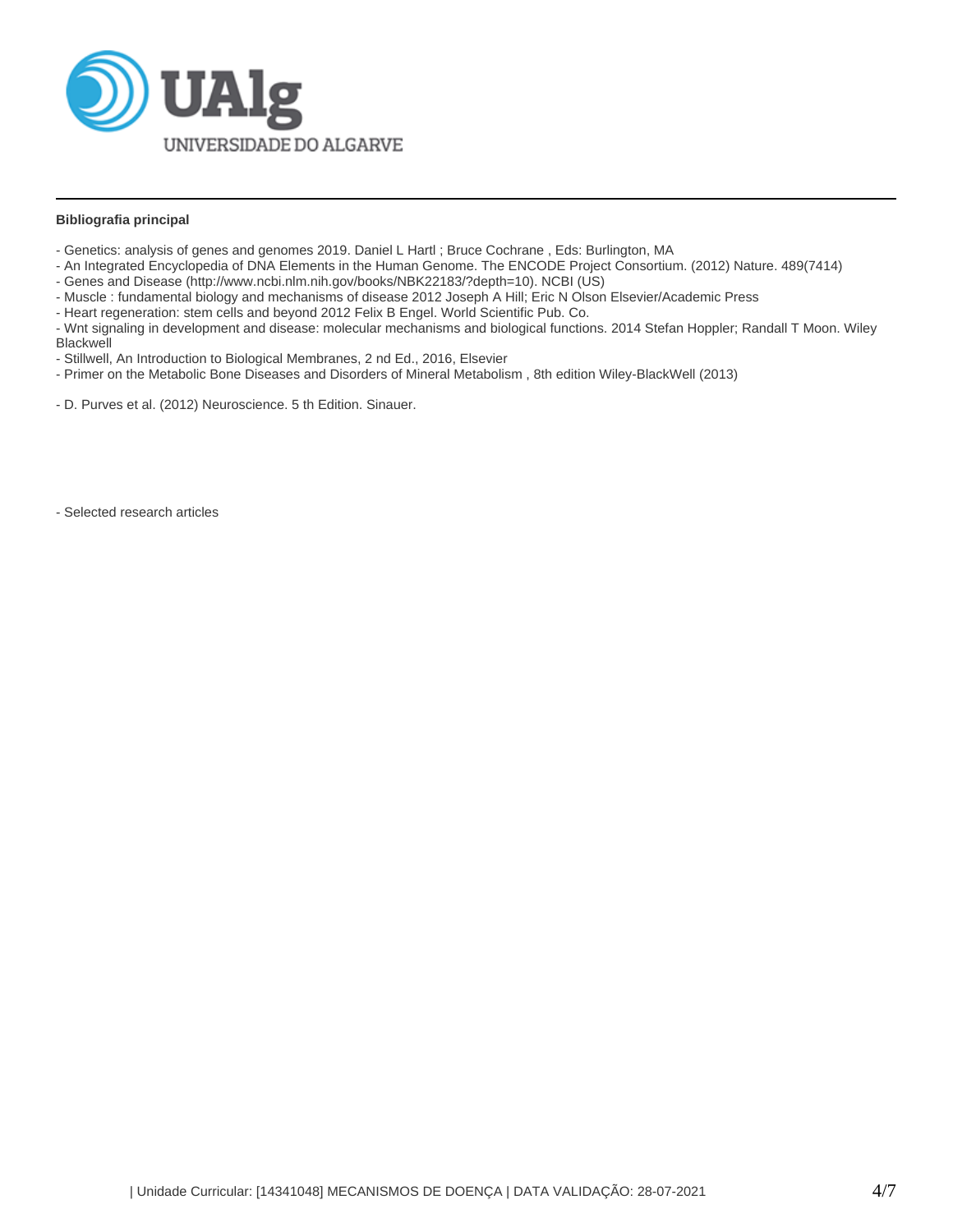

| <b>Academic Year</b>                                                                                   | 2021-22                                                                                                               |
|--------------------------------------------------------------------------------------------------------|-----------------------------------------------------------------------------------------------------------------------|
| <b>Course unit</b>                                                                                     | MECHANISMS OF DISEASE                                                                                                 |
| <b>Courses</b>                                                                                         | Common Branch                                                                                                         |
| <b>Faculty / School</b>                                                                                |                                                                                                                       |
| <b>Main Scientific Area</b>                                                                            |                                                                                                                       |
| Acronym                                                                                                |                                                                                                                       |
| <b>CNAEF</b> code (3 digits)                                                                           | 421                                                                                                                   |
| <b>Contribution to Sustainable</b><br><b>Development Goals - SGD</b><br>(Designate up to 3 objectives) | 3,4,9                                                                                                                 |
| Language of instruction                                                                                | Portuguese<br>Bibliography will be mainly in English<br>Foreign students accepted if can follow classes in Portuguese |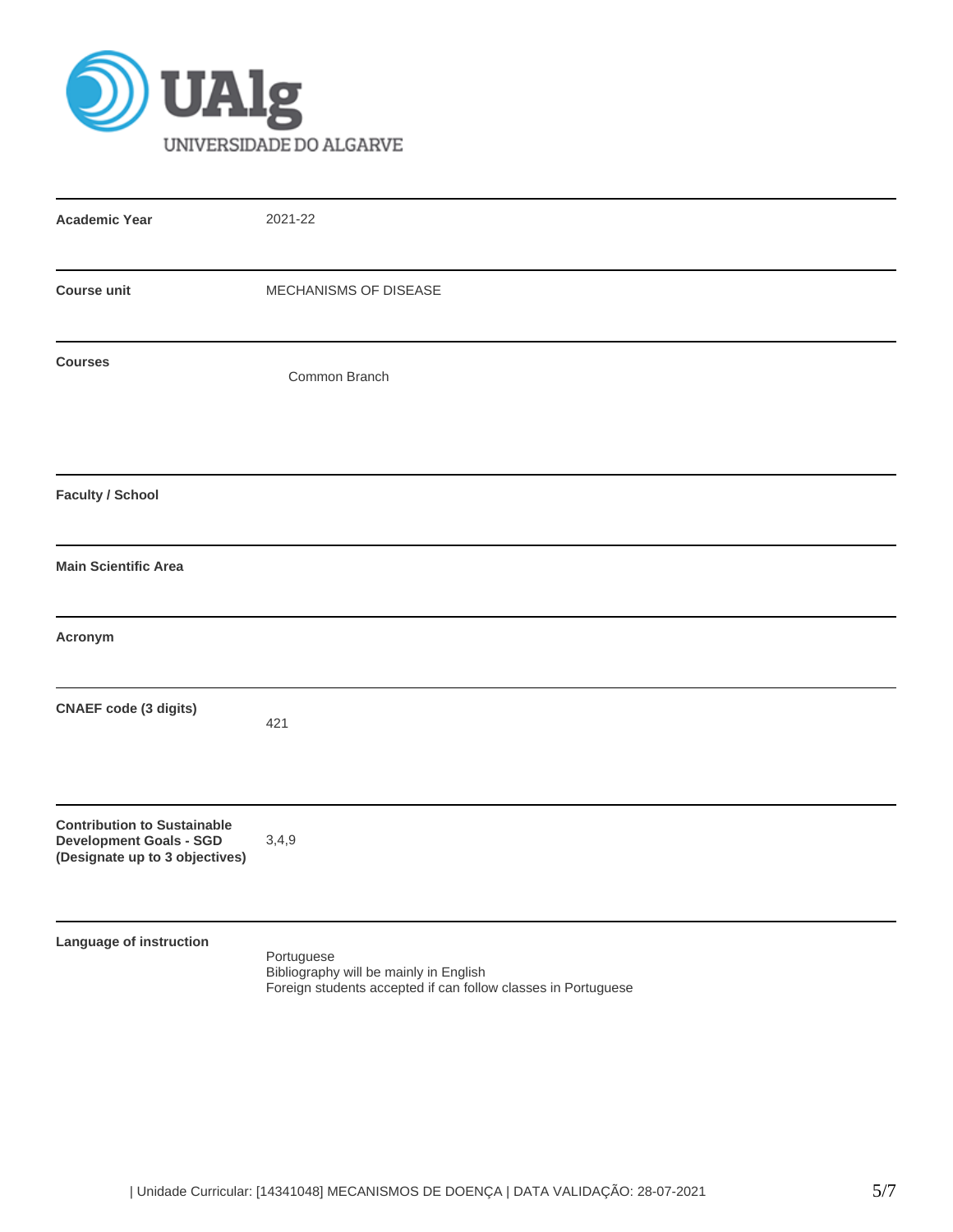

**Teaching/Learning modality**

 Interactive teaching with students based on individual but tutored learning, promoting discussion of themes and scientitic papers illustrating the information provided on each lecture

**Coordinating teacher** Maria Leonor Quintais Cancela da Fonseca

| Teaching staff                                                                                                      | <b>Гуре</b> | Classes | Hours (*) |
|---------------------------------------------------------------------------------------------------------------------|-------------|---------|-----------|
| . ♦ Flow of a solid to contact the factor of the second contact that is contacted and solid and solid of the second |             |         |           |

For classes taught jointly, it is only accounted the workload of one.

| Contar<br><b>OUTE</b> | тr   | ום  | TO. |     | - | ~-  |     | Гоtal |
|-----------------------|------|-----|-----|-----|---|-----|-----|-------|
|                       | II40 | IІC | IІC | 114 | Ш | IІC | IІC | 168   |

T - Theoretical; TP - Theoretical and practical ; PL - Practical and laboratorial; TC - Field Work; S - Seminar; E - Training; OT - Tutorial; O - Other

### **Pre-requisites**

no pre-requisites

### **Prior knowledge and skills**

Molecular and Cellular Biology, Human Genetics, Biochemistry, Histology

#### **The students intended learning outcomes (knowledge, skills and competences)**

Chronic diseases are often refractory to therapy and result in tissue damage that has a negative impact in the quality of patient's life. Advances in regenerative medicine have opened new horizons aiming at treating many diseases for which treatment was not previously available or had reduced success.

In order to develop appropriate novel strategies of treatment and identify adequate therapeutic targets

it is essential to better understand the molecular mechanisms involved in the development of the pathology. This curricular unit will provide up to date knowledge on the basic mechanisms of diseases with different etiologies and affecting different organs and tissues, thus providing the students with an overall

vision of the molecular mechanisms involved and the approaches used to study them, including possible regenerative approaches.